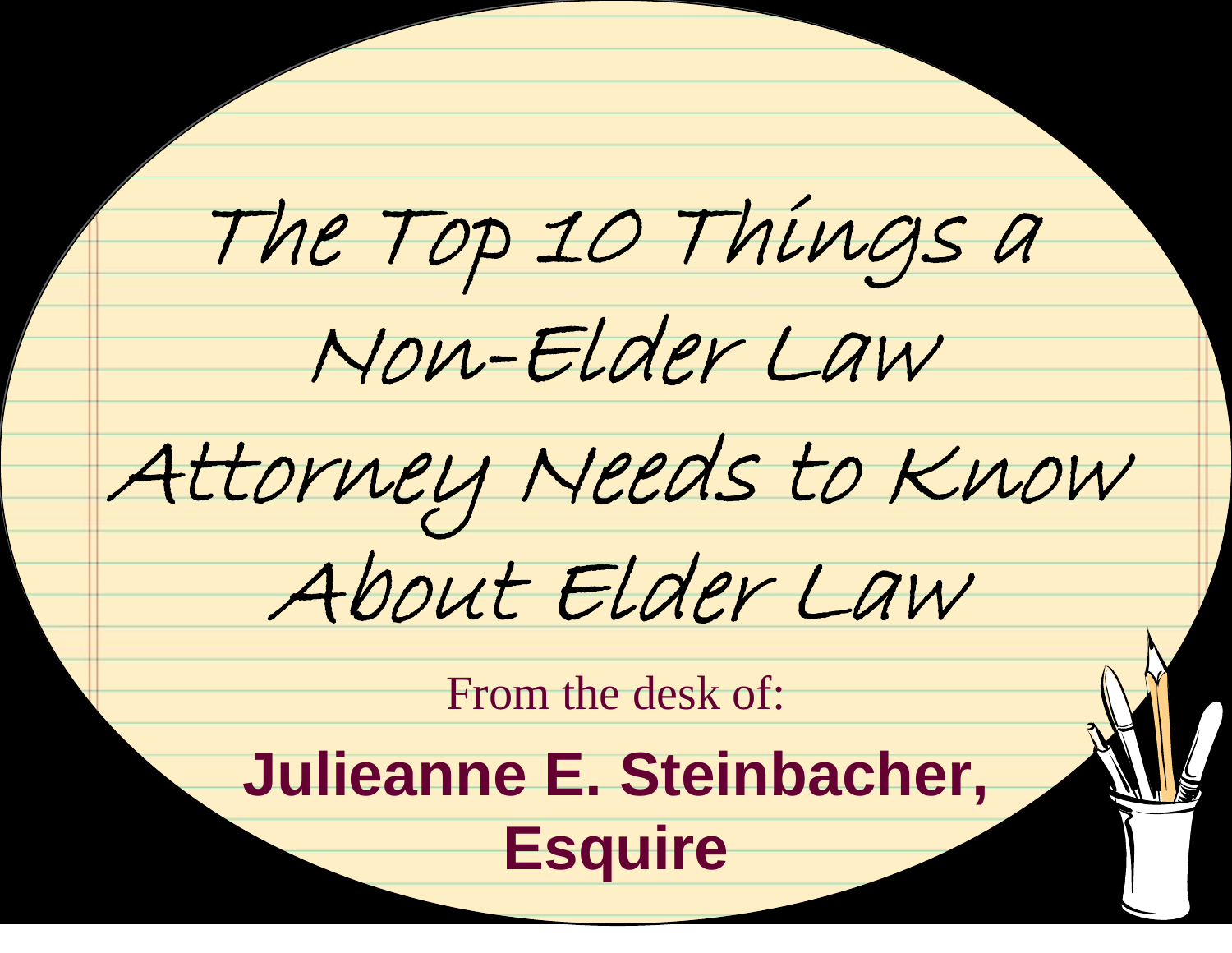### **Quote**

"Throughout history we humans have sought to live longer and healthier lives. Now that we are achieving some success, we find we cannot afford to grow old."

- anonymous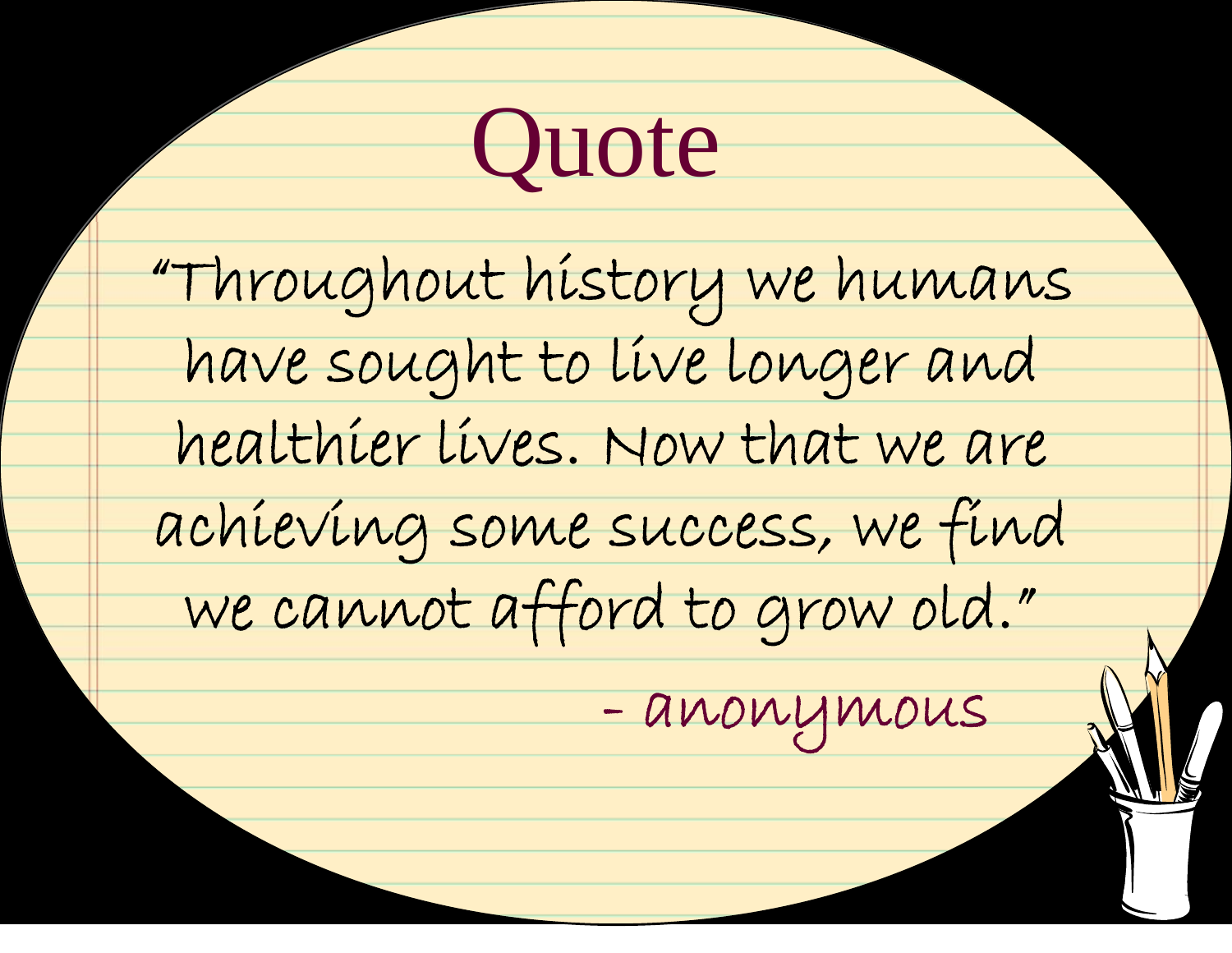# Why Talk About "Old People?"

√ Statistics for PA in 2000, 15.5% of those living in PA were 65+, or 1.9 Million people

 $\checkmark$  For those reaching 65 in the year 2000, additional 17.9 years life expectancy

 $\checkmark$  Between 2010 and 2020, baby boomers will reach age 65+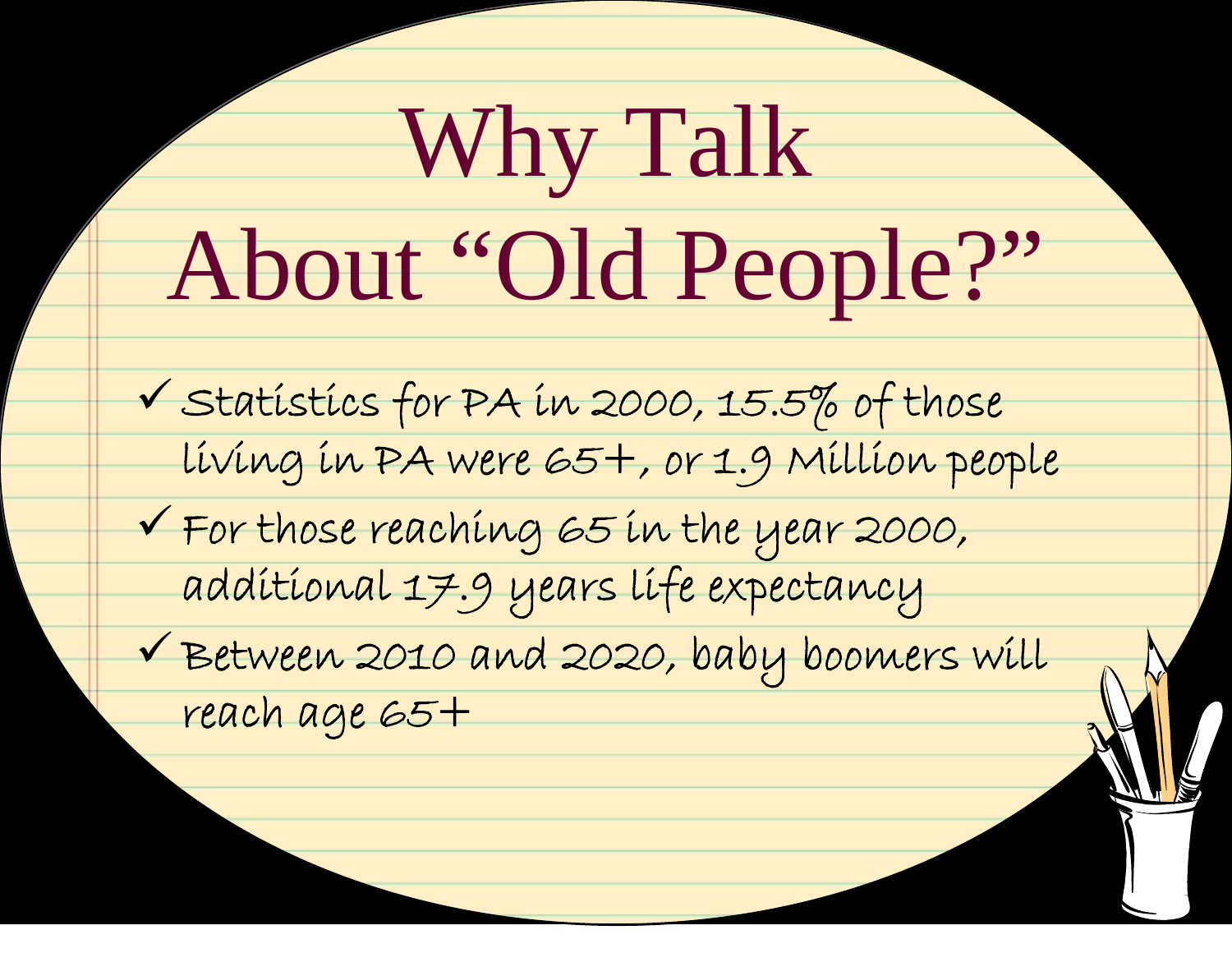# Long-Term Care:

Allowing a person to attain and

maintain an optima level of

functioning

 $\sqrt{53\%}$  are age 65 and older

<sup>¾</sup>Level of disability & impairment is rising

¾85+ is fastest growing age segment

<sup>9</sup>44% are working aged adults

<sup>9</sup>3% are children under age 18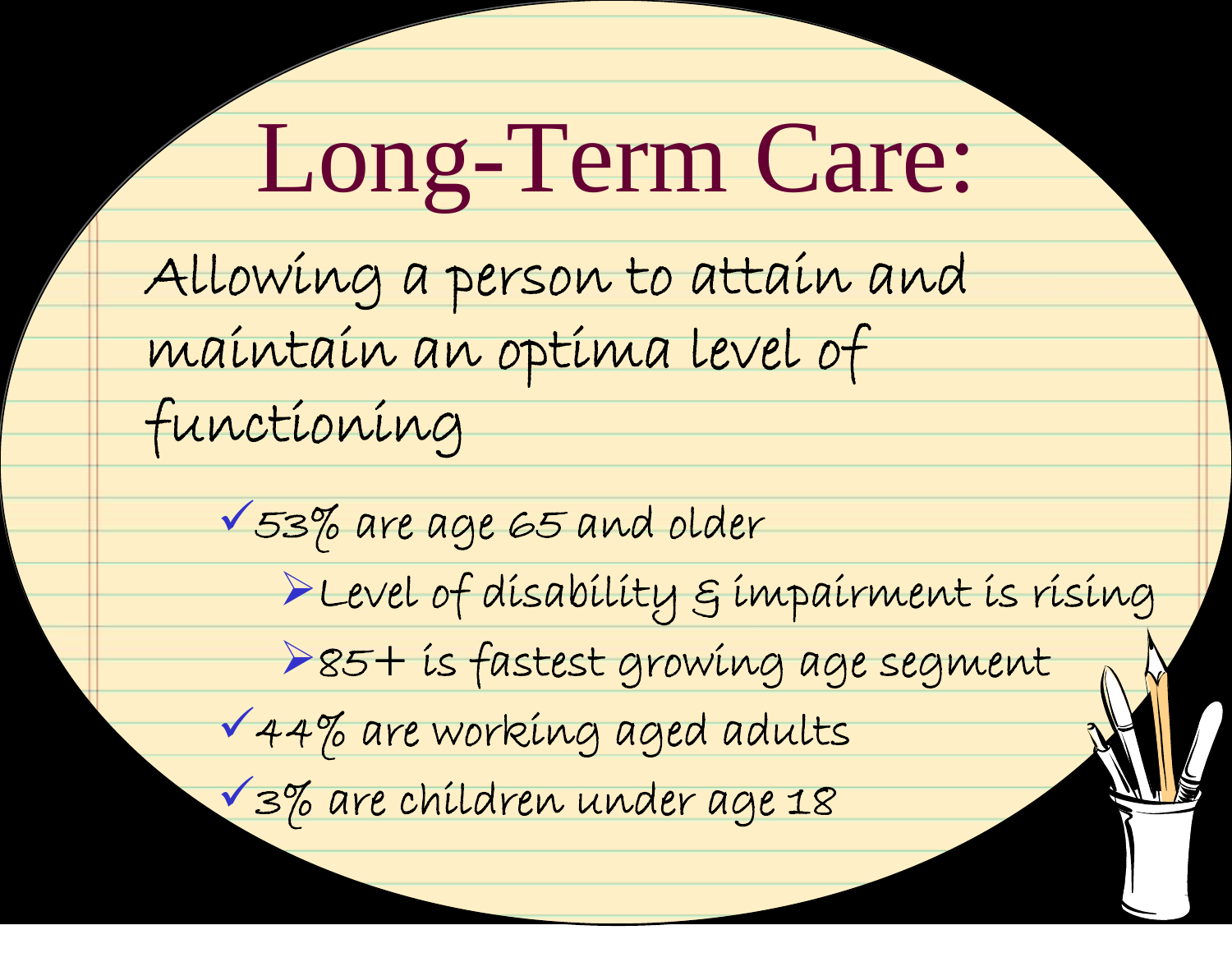Assets Assets CAN be protected even if someone is in nursing home! #1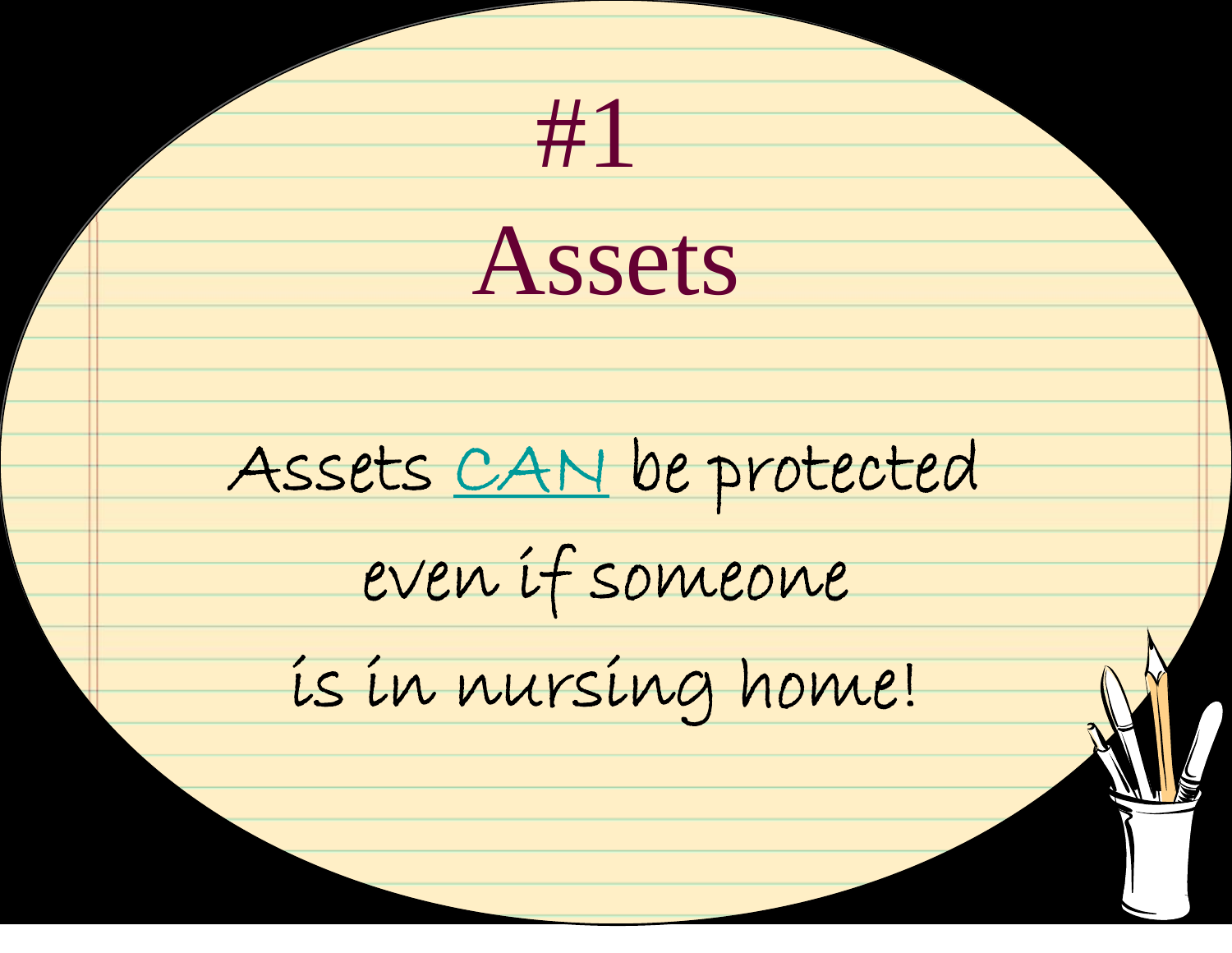Average Cost Average cost of nursing home care is about \$6,062.35 per month.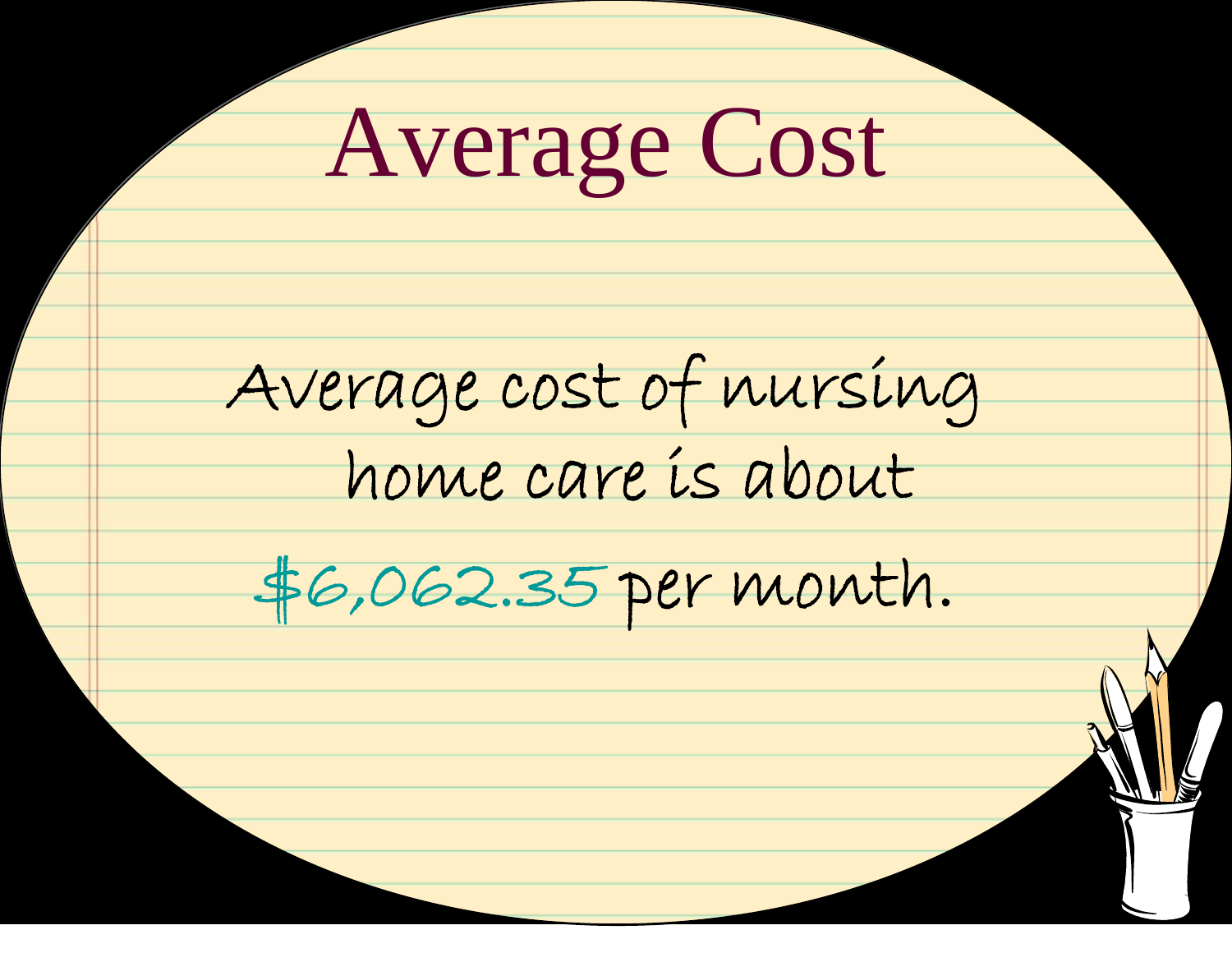#2 Power of Attorney  $\bullet$ • Unlimited gifting powers are needed in a crisis for long-term care planning.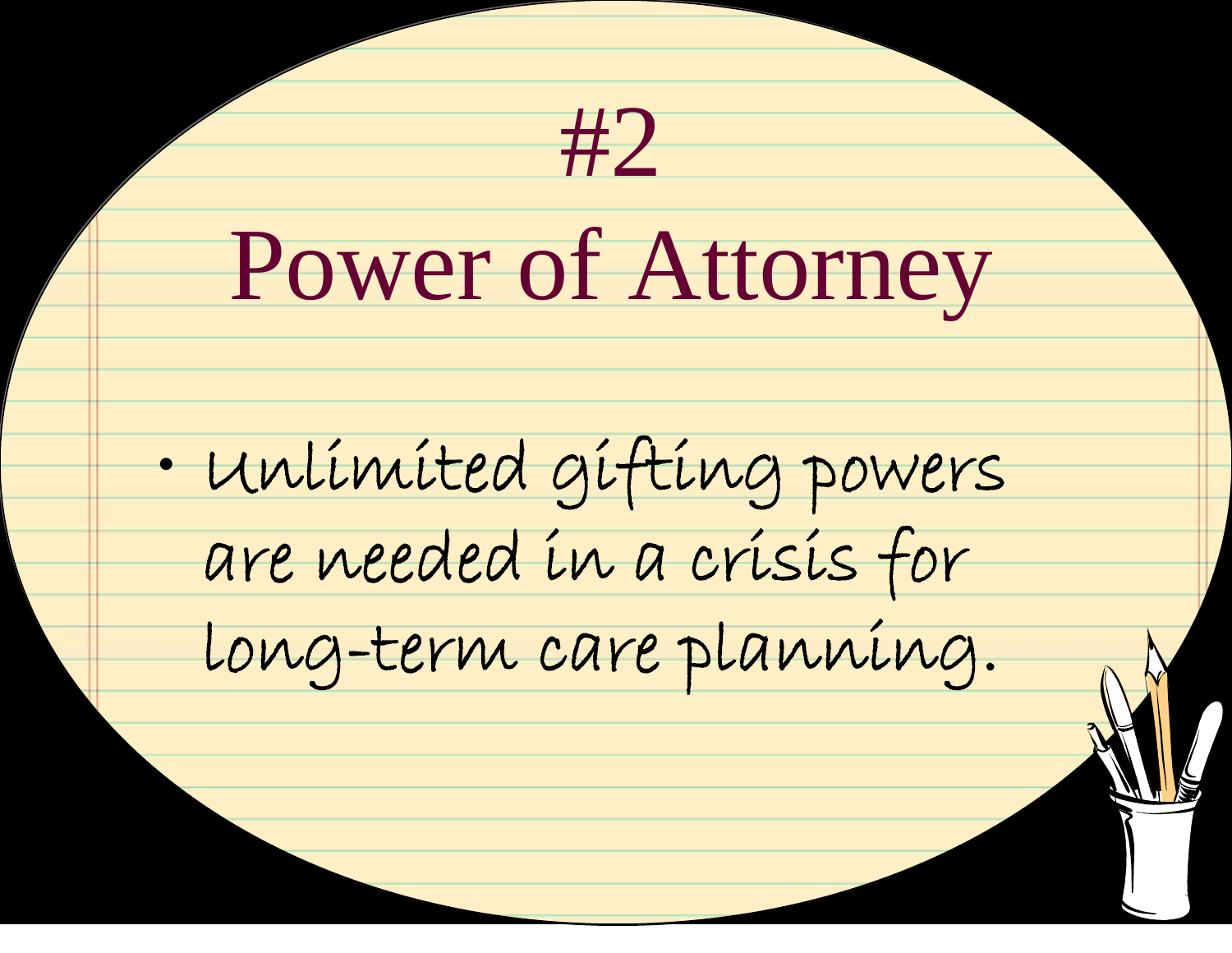Power of Attorney 20 Pa CSA §5601.2 a. "To make limited gifts" b. "To make unlimited gifts"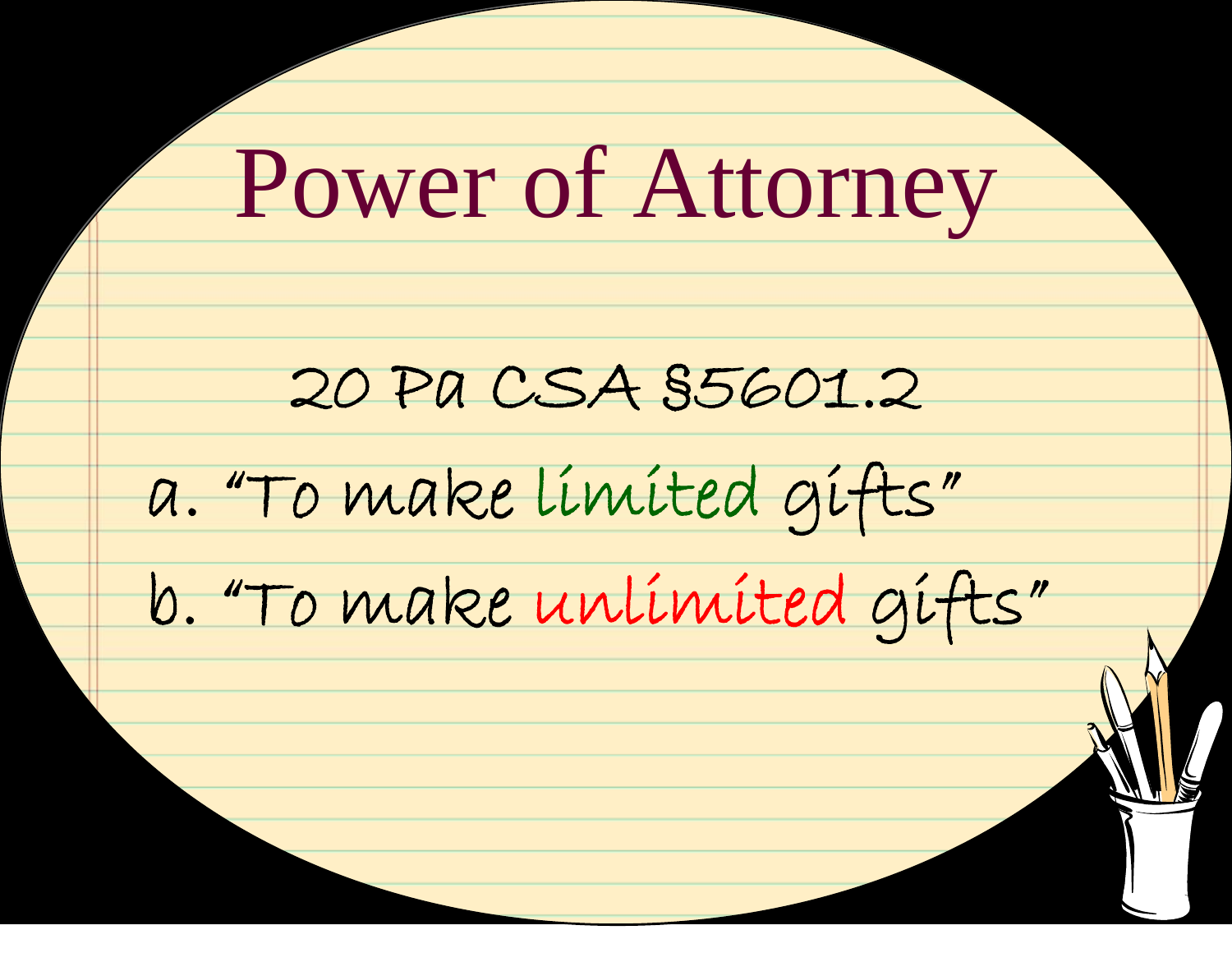Power of Attorney

"To make gifts"

Estate of Miller



(O.C. Du-Allegheny Co 2005)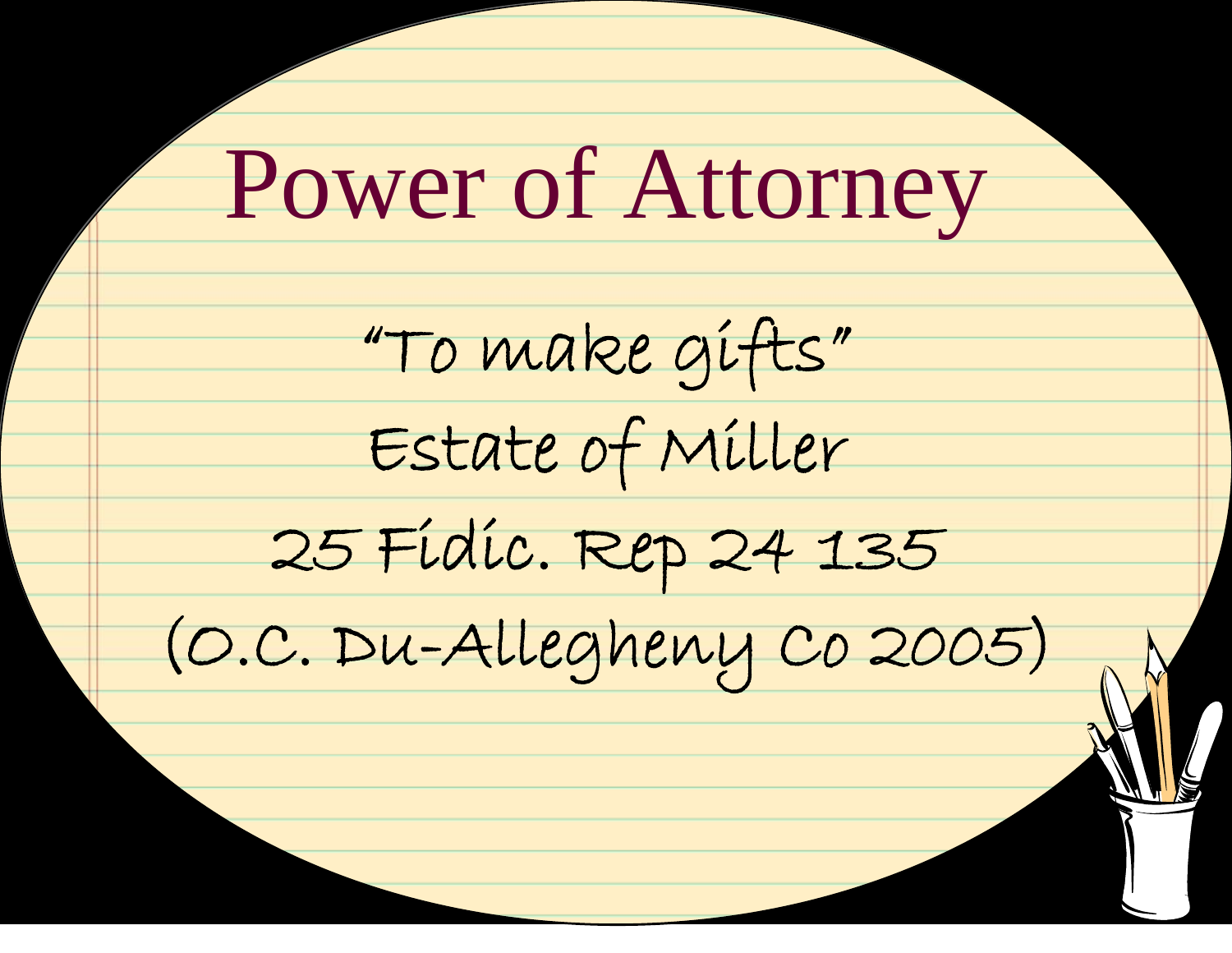#### Guardianship

Takes an average of 3 months 6062.35x 3 <sup>≈</sup>\$18,000.00 Time and money wasted.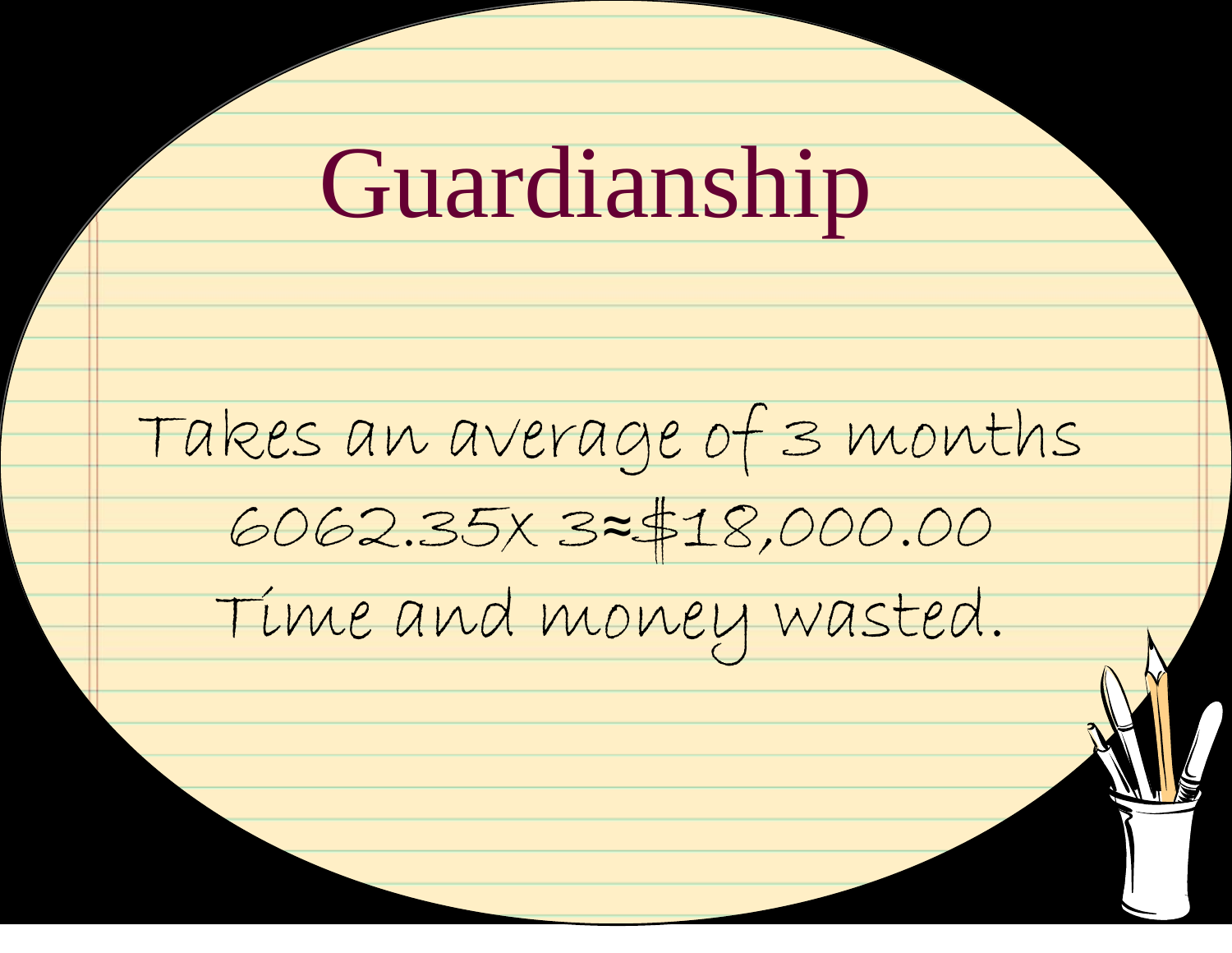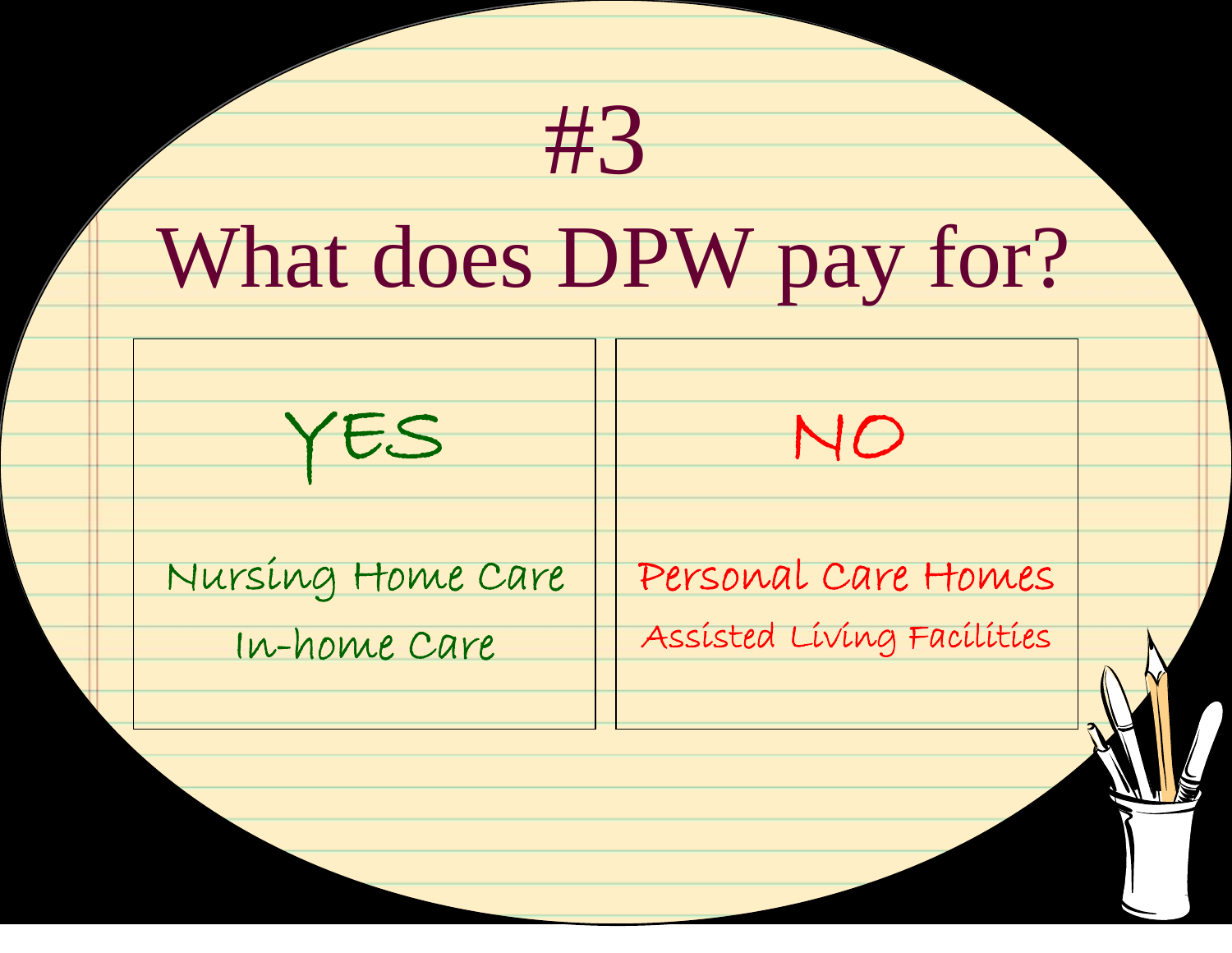#### Department of Public Welfare AKA – "DPW"

<sup>9</sup>Pays for Nursing Home Care through the Medical Assistance Program.

<sup>9</sup>Pays for In-Home Care through the Waiver Program for 6-7 hours of care per day.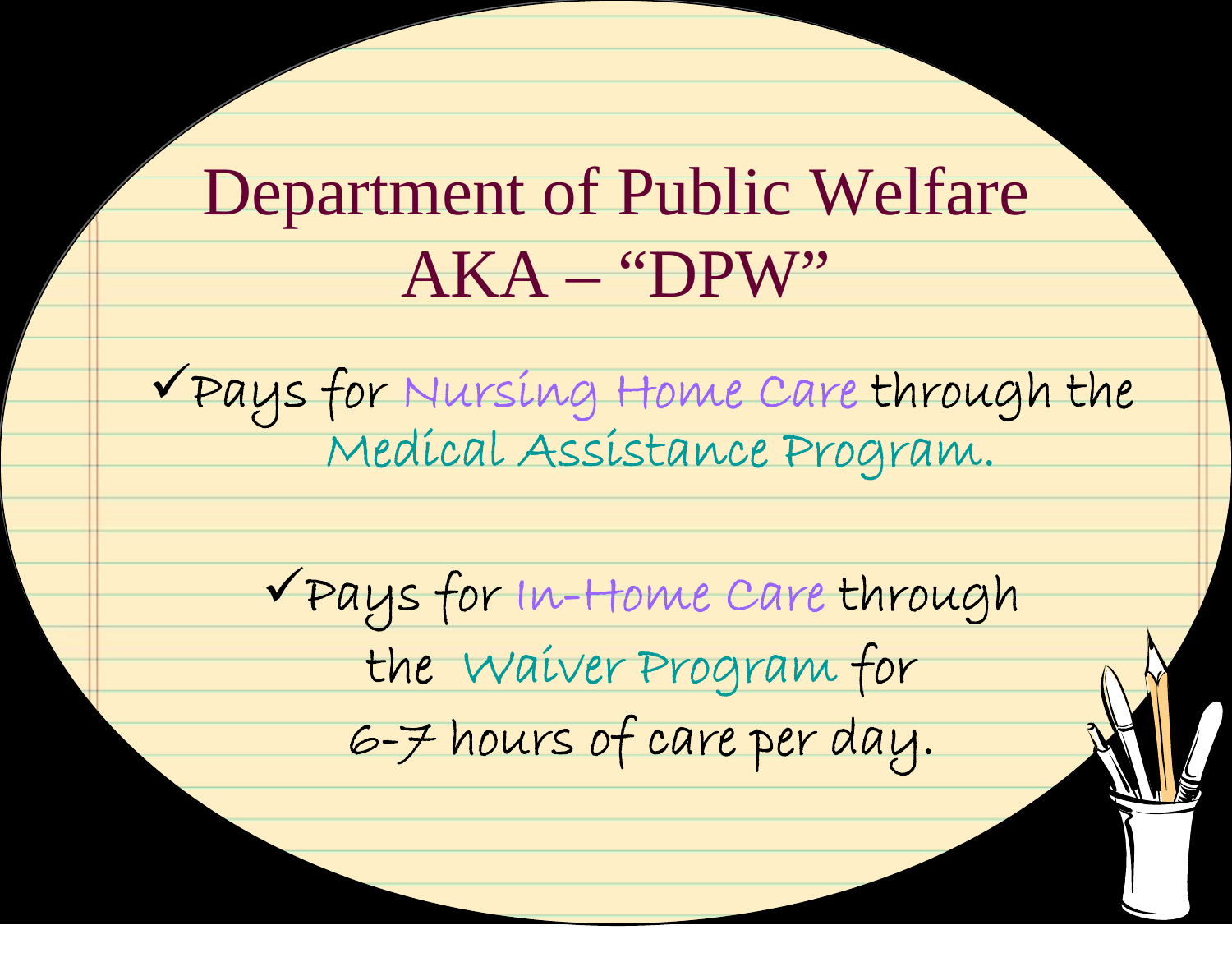#4 DPW ignores Pre-nuptial Agreements.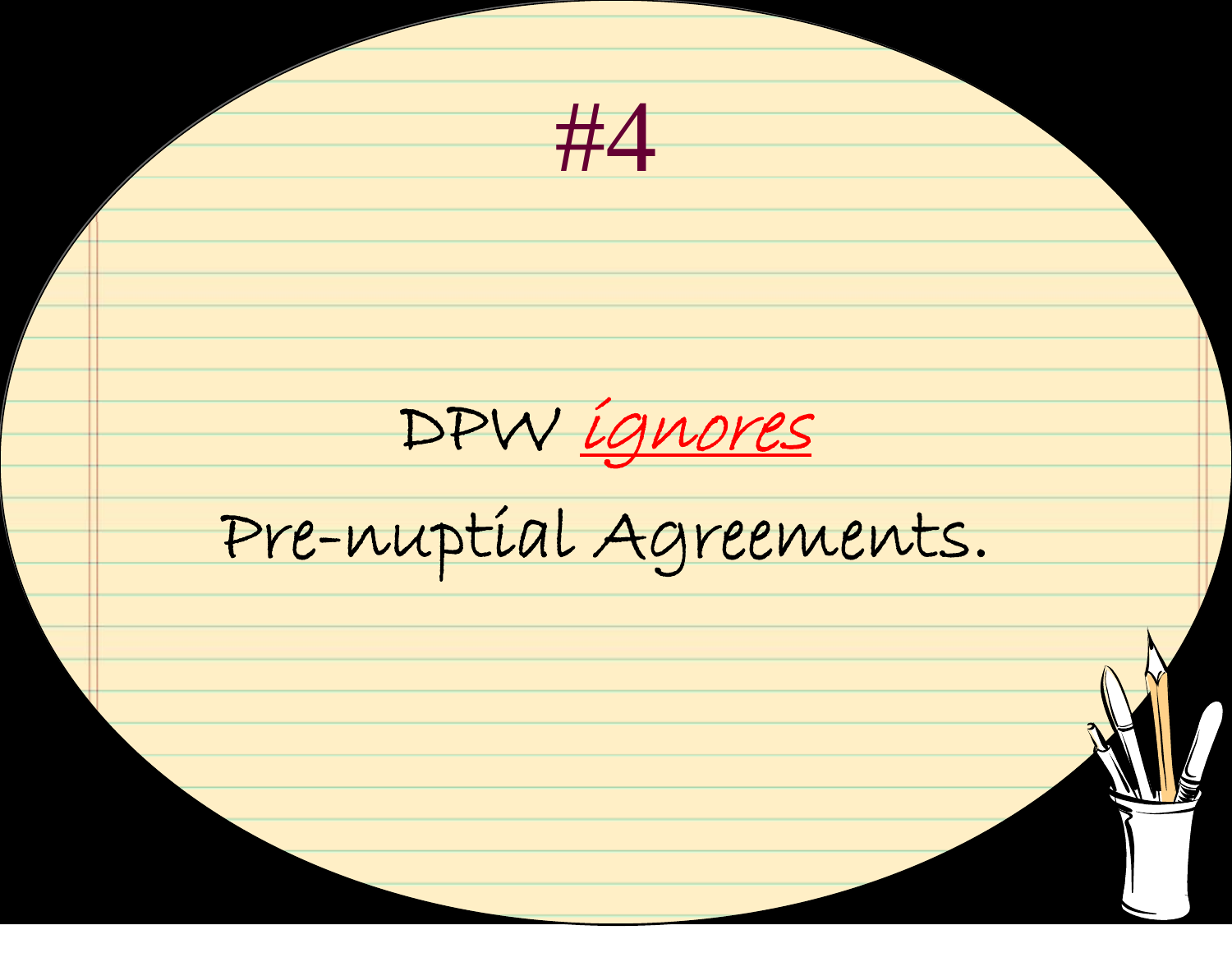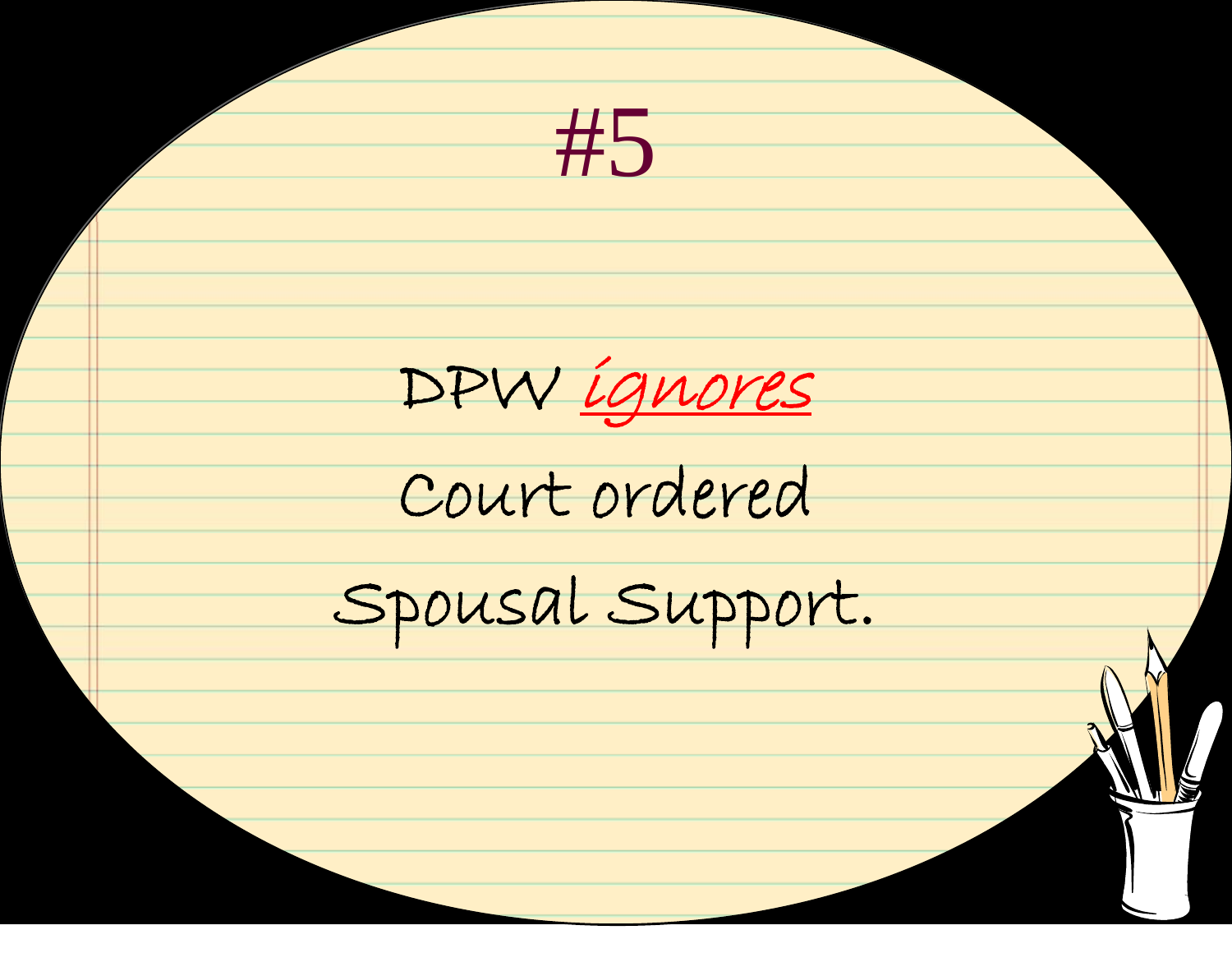Business Assets . . . are available for Long Term Care expenses unless the bilaws, operating agreement or partnership agreements say, "No." # 6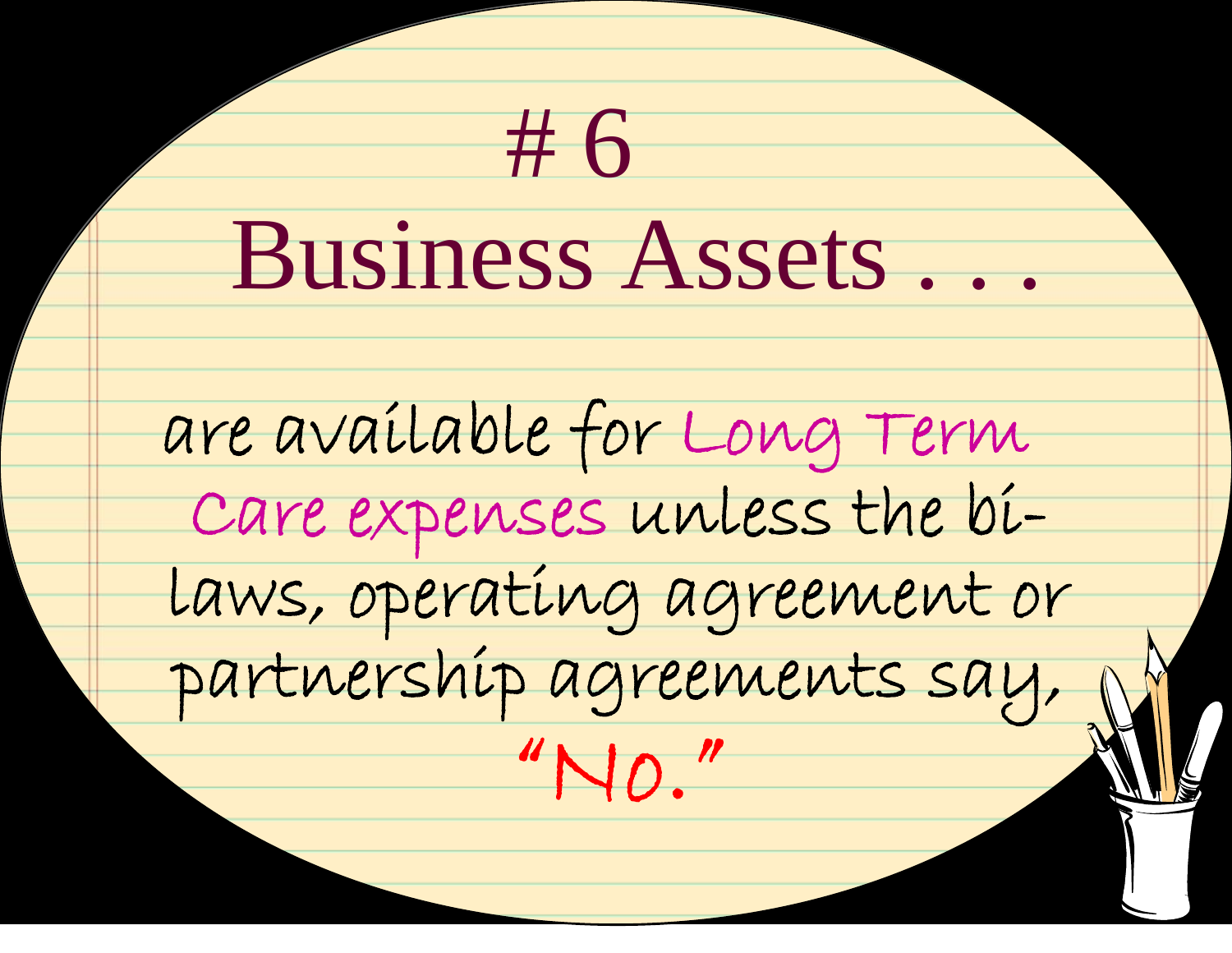#### Business Assets

When setting up a business<br>it is just as important to consider Long Term Care Insurance as it is to consider Life Insurance.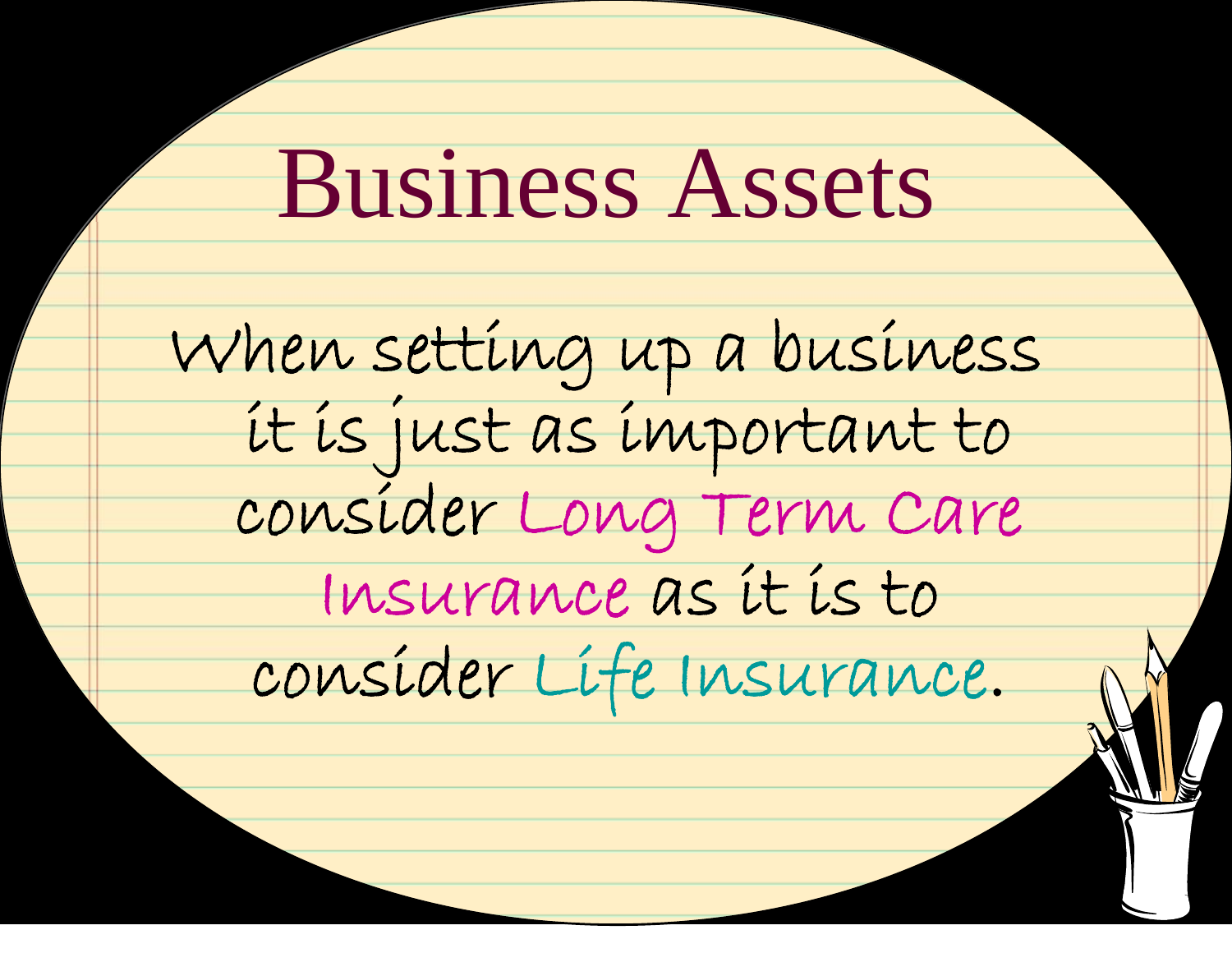# 7 36 Month Rule Gifts over \$500 have a transfer penalty. Penalty is forgiven at a rate of \$6062.35 per month.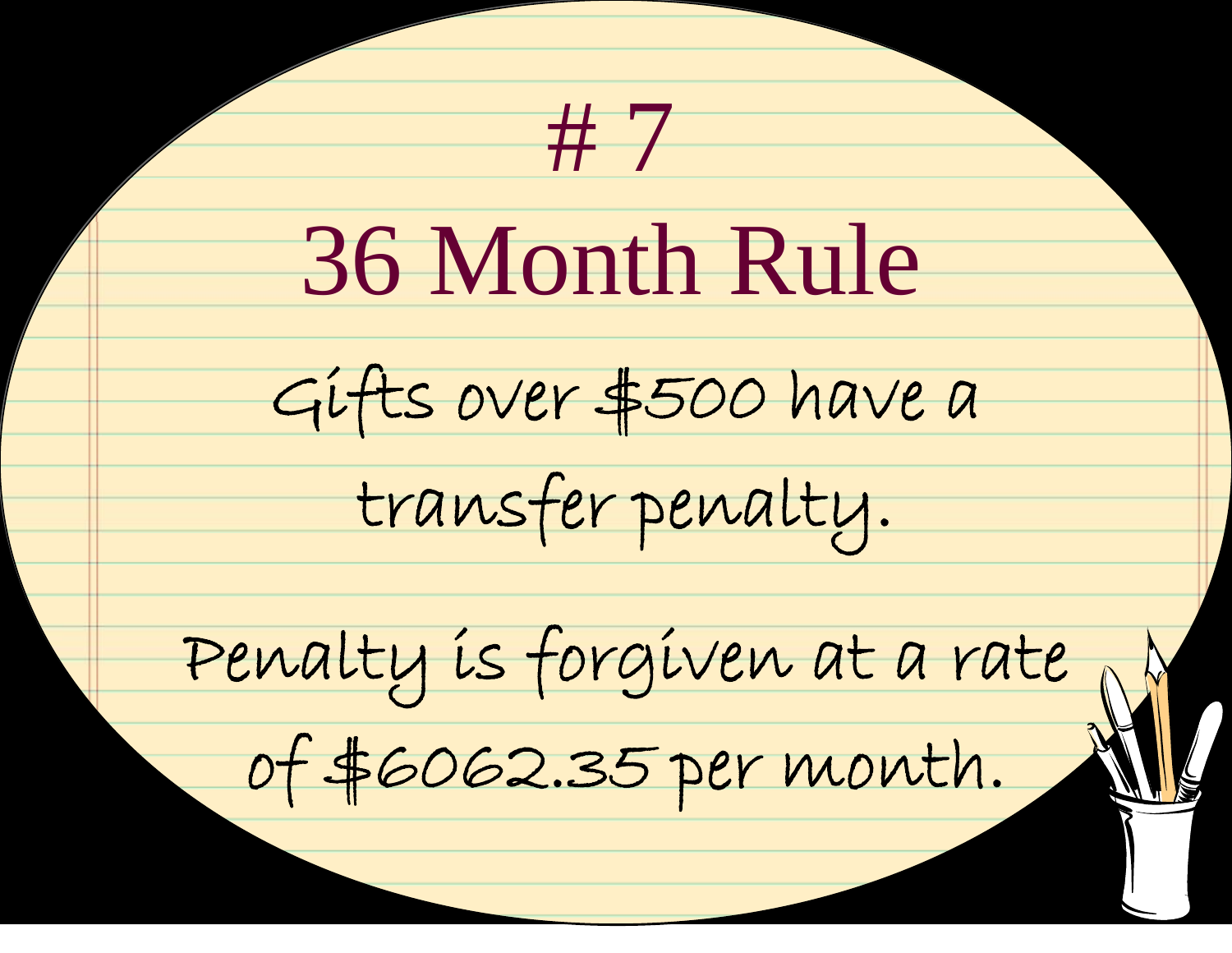# #8 Exceptions

#### 4 Exceptions to transfer rule 4 Exceptions to transfer rule

Spouse

Children under 21

Blind or Disabled Child

Caretaker Child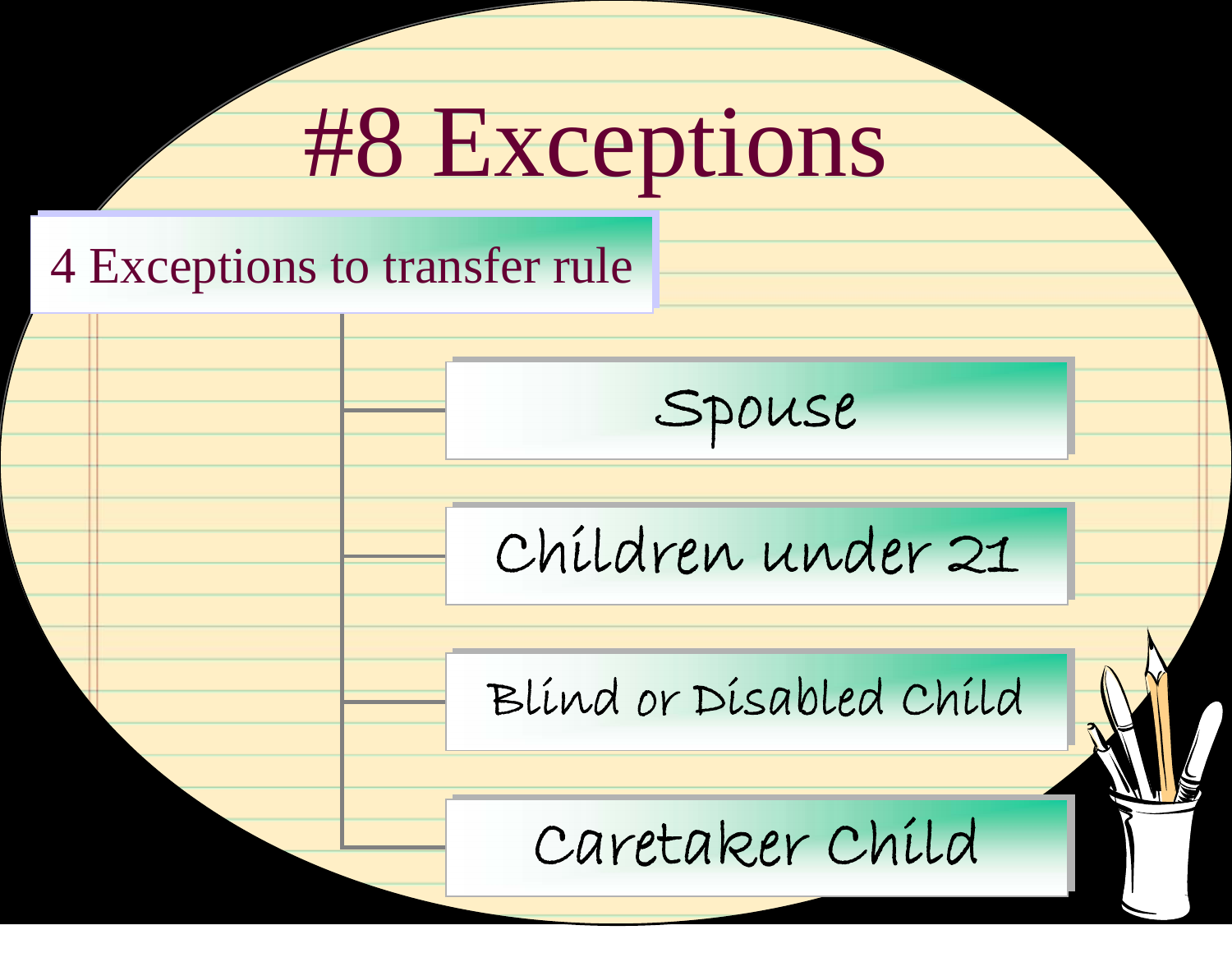#### Other Sources of LTC Benefits

# 9

- Veteran's Benefits
- SSA
- Office of Aging
- PACE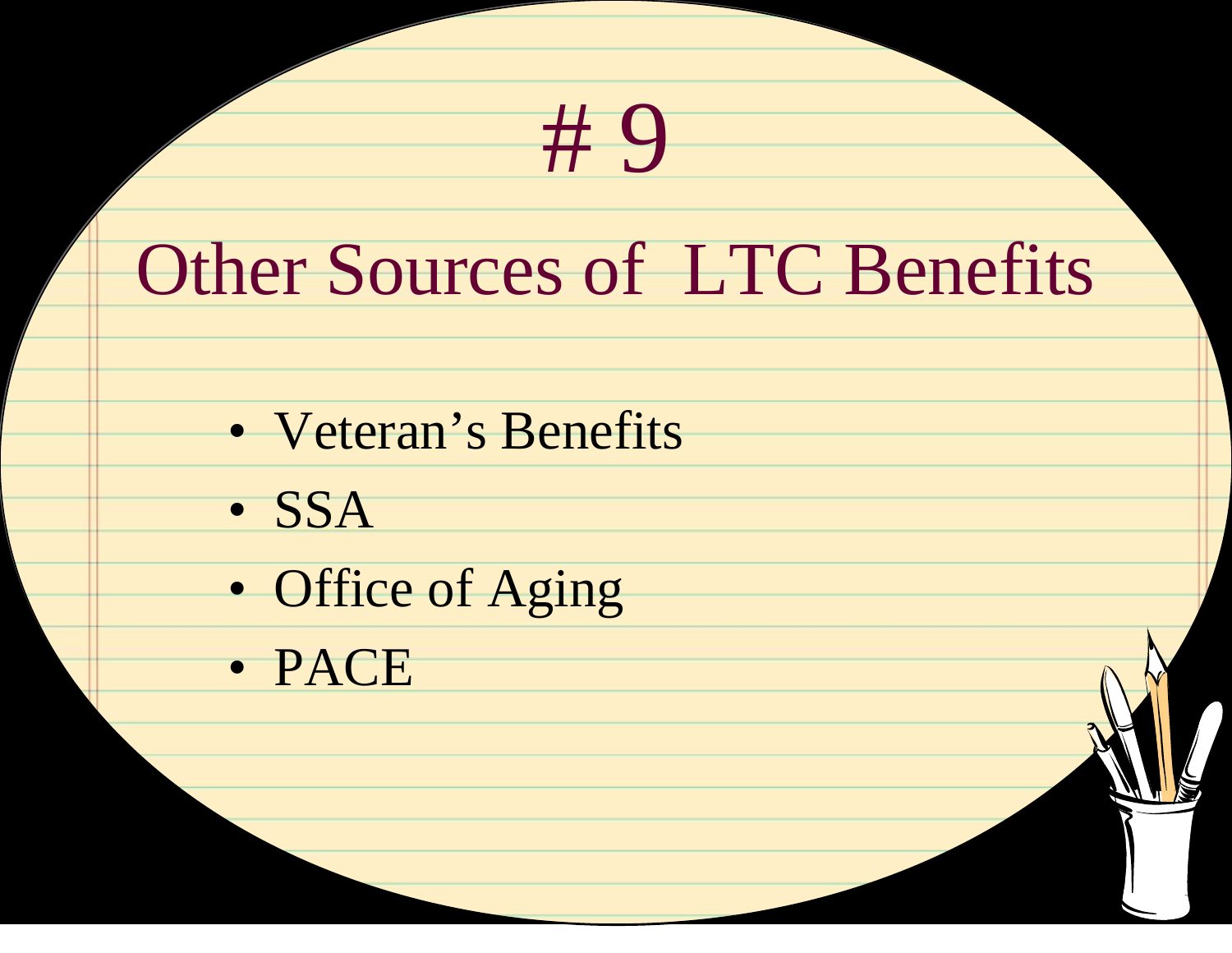| #10                          |
|------------------------------|
| The Home                     |
| One of the most important    |
| things to remember           |
| You do NOT have to sell      |
| your home to pay for nursing |
|                              |
|                              |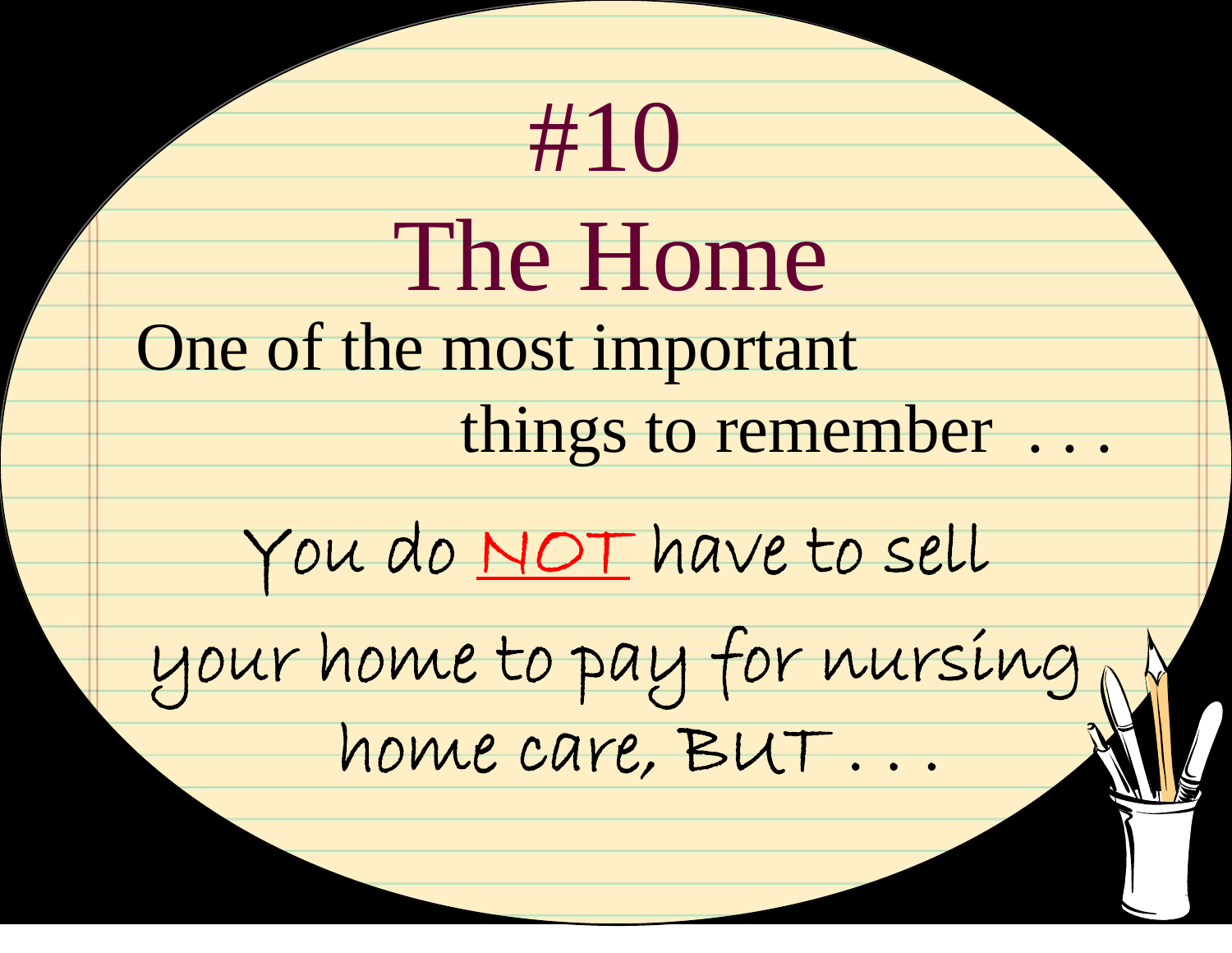# #10 . . . your home will need to be protected against Estate Recovery. The Home